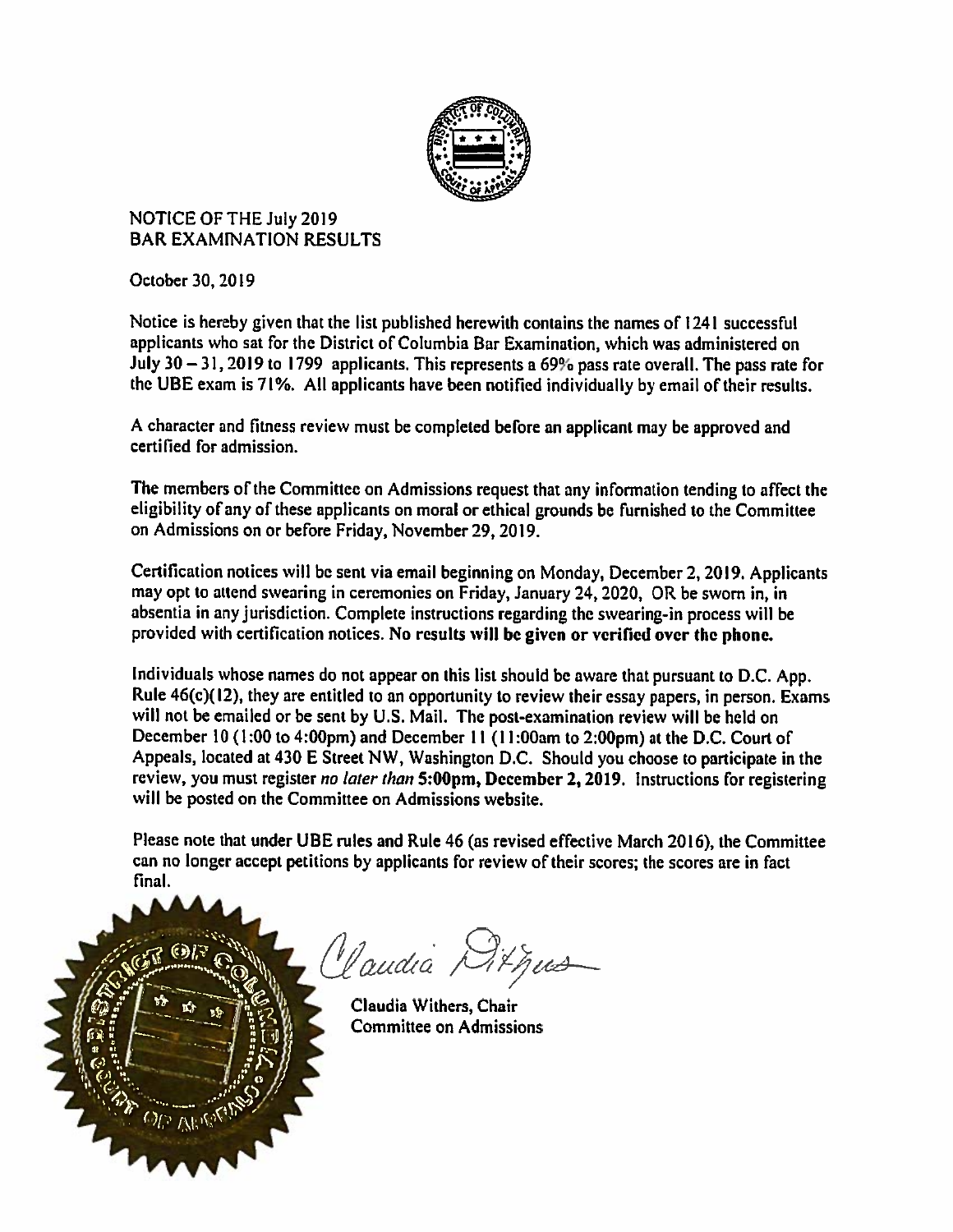Noura Abahsain Melat Arega Amana Abdulwakeel Amana Arias Arias Amana Arias Arias Arias Arias Arias Arias Arias Arias Arias Arias Arias Arias Arias Arias Arias Arias Arias Arias Arias Arias Arias Arias Arias Arias Arias Arias Arias Arias Arias Arias Anahita Movahed Abtahi Joshua Benjamin Arons John Accursio Chitakone Arounlangsy Marissa Acer **Marissa Acer** Marissa Acer Judy Arre Lauren Janet Acker Sophia A. Arrighi Justin M. Ackley John Arszulowicz Brya Adams **Amin Bahrami Ang Amin Bahrami Ang Aghdas** Adam Adcock **Ashily Astrero** Ashily Astrero Derasean Adegbola **Garrett Atherton** Elliott Adler Jacob Axelrod Anebi Adoga Laila Ayub Kunmi Ageh Ahsin Azim Ahsin Azim Ahsin Azim Ang Ahsin Azim Ang Ahsin Azim Ang Ahsin Azim Ang Ahsin Azim Ang Ahsin Azim Ang Ahsin Azim Ang Ahsin Azim Ang Ahsin Azim Ang Ahsin Azim Ang Ahsin Azim Ang Ahsin Azim Ang Ahsin Azi CW Lucas Agnew Jane Baber Stephanie Agu Christopher Babic Ahmad Ahmadzai Emily Backes Esosa Aimufua Jong Bae Mojisola Akinbolajo Junghyun Baek Ata Akiner Nicholas Baer Dima Al-Attar **Mauricia Arnollene Baird** Mauricia Arnollene Baird Anthony Albanese Marisa Bakker Beatriz Albornoz **Rajan Bal** Gabrielle Alessi-Friedlander Nathaniel Balk Taylor Alexander **Andrew Ball** Omar Alghamdi Bryan Banning Abigail Allardice **Brian Barajas** David Allen Anna Baran Anna Baran Anna Baran Anna Baran Anna Baran Anna Baran Anna Baran Anna Anna Anna Anna A Cristina Otano Alonso William Joseph Barr Bader Alsaadoun **Amber Barreda** Maryam AlSayyad Josette Barsano Alan Alvela Janhvi Barthwal Tej Amin Leigh Barton Mijin An Christina Bassick Soohyun An Brittany Batts Derrick Anderson North Bauer (1999) 1996 and Holly Bauer Alysia Anderson Sophie Dillard Baum Robert Anderson **Andrew Beatty** Andrew Beatty Khary Anderson **Ashleigh Elizabeth Beatty** Ashleigh Elizabeth Beatty Nicholas Andonie Joseph Bebawy Kim Andrews **Device Andrews** Device And Device Device Benavides Vivian Oluchi Anyagaligbo Anya Benenson Ariel Ardura **Eyvana Bengochea** 

Luisa Andonie **Dorothy Katherine Beck Johnson**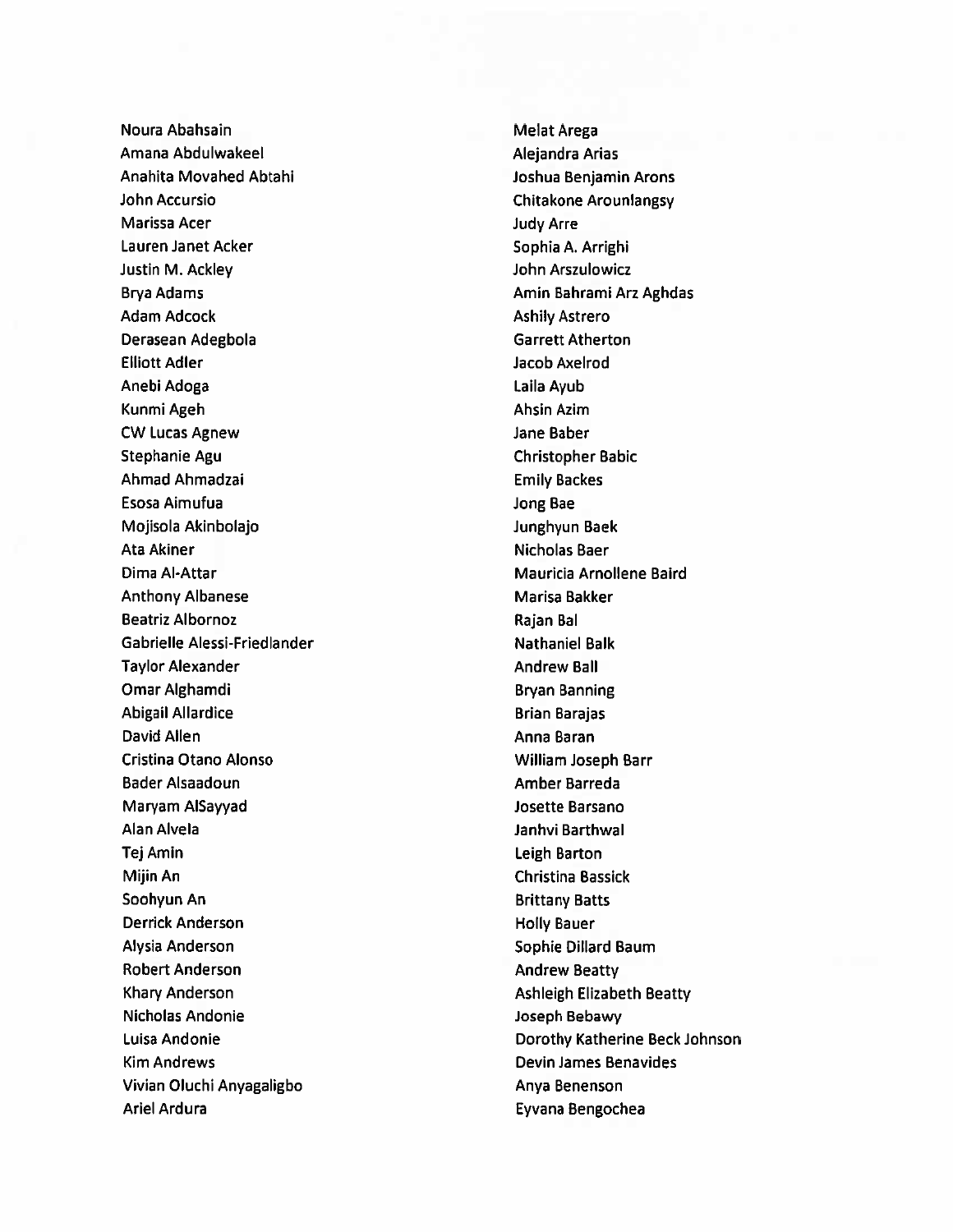Alyssa Benton **Adam Briscoe** Kamila Benzina **Robin Bronson** Joshua Berg Eric David Brooks Anna Linnea Bergstrom Caroline Brothers Lorela Berisha Jessica Brouckaert Evan Berlanti Michael Brown Daniel Bernick **Kristin Brown** Alyssa Bernstein Lauren Brown Jessica Aldrich Berrada Tristin Brown Greg Berson Victor Browne Lissa Betancourt Juan Bru Leanza Bethel **David Brunfeld** Dana Beveridge Florence Bryan Shannon Bezner Millie Burden Willie Burden Konark Bhasin Sarah Burgart Nikita Bhojani **Taylor Burnett** Kathryn Black **Bobbie Burrows** Kova Blake **Abigail Burton** Jacqueline Blaskowski Melody Busey Hannah Blazek **Andrea Butler** Andrea Butler Mary Bleekrode **Rasheta Butler** Rasheta Butler **James Blough Dennis Butler** Gabrielle Blum Jesse Cade Alexis L. Boaz **Megan Cai** Madison Bode **Elizabeth Calderon** Dana Bolger **John Callahan** Courtney Bolin John Cannon Ariella Bond **Daniel Cappelletti** Melinda Bonish Joshua Carback Ashley Bouchez Brendan Cardella-Koll Chrisann Bovell Jacob Carleton Christina Boyd **Steven Carlson** Victoria Boyle **Elizabeth Carney** Patrick Boynton **Aileen Carpenter** Matthew Bradford Densford Teliyah Carr Ricky Bradley Jazzmin Carr Myss Bradley **Anthony Carral** Beth Braiterman Tara Carrier Hana Brajuskovic **Melanie Carter** Melanie Carter Sarah Branch Caroline Adair Cartwright Matthew Breen **Matthew Breen** John Cartwright Anne Brensley Van Carver Mahmud Brifkani Michelle Castaline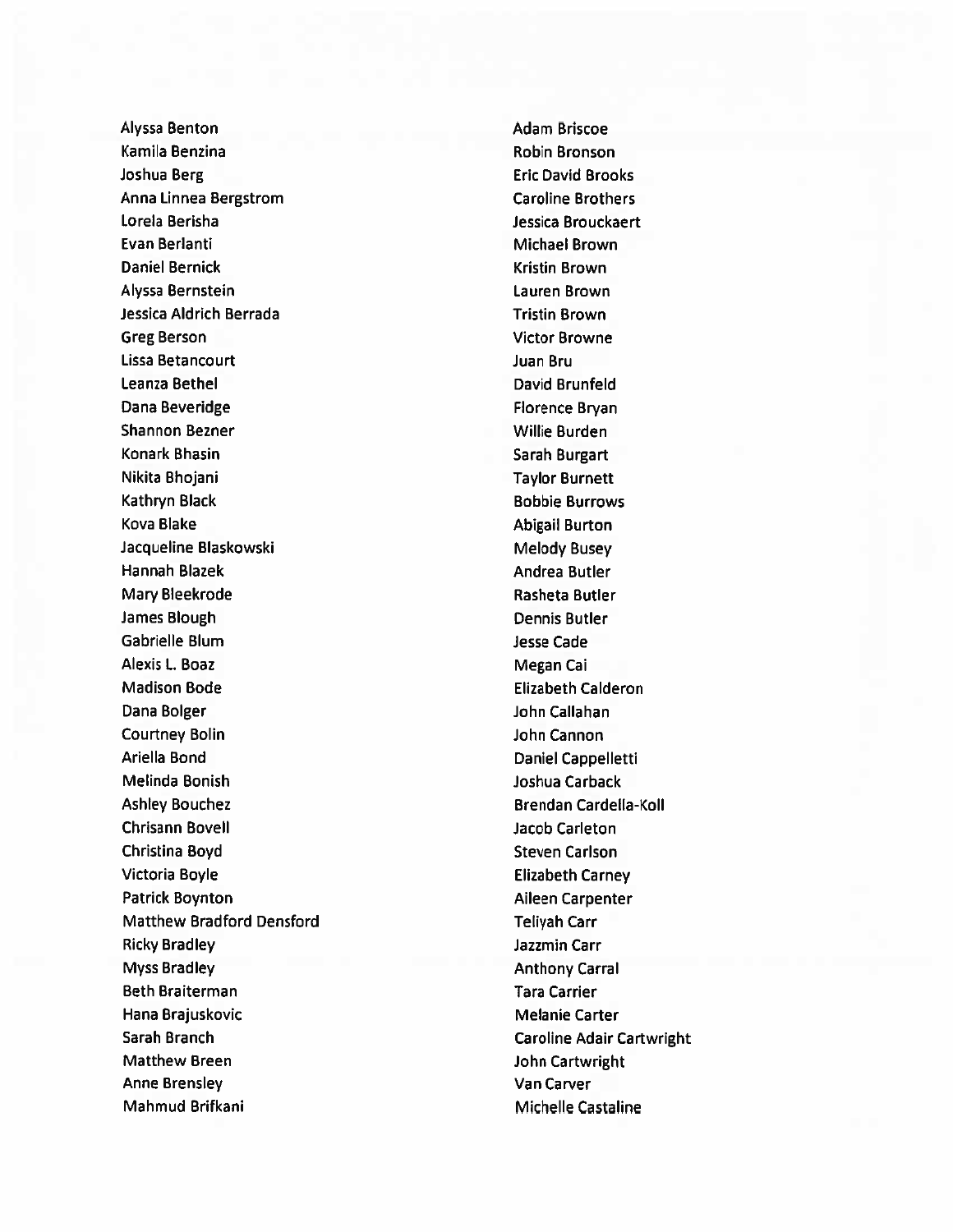Walter Caulfield **Hardin Cox** Thomas Caulfield III **Elizabeth Craig** Alicia Ceccanese Katelyn Brooke Cramp Kristina Cervi **Cecilia Criddle** Joonsik Chae Tamara Criss Arnab Chakrabarti **Andres Cruz Andres Cruz** Peyton Chaney **Martin Culig** Peyton Chaney **Martin Culig** Claire Chang **Sarah Cullum** Sarah Cullum Yunho Chang National Control Control Culora Ratherine Culora Kasey James Chapman Jacob Cunningham Arielle Chapnick **Evan Curdts** Noah Chauvin Crystal Curtis Yifei Chen Madeline Curtis Matthew Chenoweth **Albert Custard Jr.** Anjali Chhatre **Anjali Chhatre Calculate Calculate** Jason Czerwiec Woo Hyoung Cho **Ralph D'Agostino** Meredith Christianson Brandon Daisley Christos Christodoulou **Priva Dalal** Euy-Hun Chung Michael Samuel Dale Lauren Clarke Gina D'Andrea Zachary Clemons **Hayley Dardick** Michael Clendenen Caroline Darmody William Clinton National Sonika Data Andrea Cobo Clayton Davis Adam Colborn **Hunter Davis** Kirk Coleman Rachel Nicole De Rose Michael Collins **Christian Christian Decker** Kiersen Commons and Douglas DeFilipps Meredith Compton Dr. Stephen Delear Stephen Conley **Stephen Conley Joshua DeMoss** Audrey Connors Tombekai Dempster Israel Cook Elizabeth Denning Thomas Cook Jessica Desvarieux Erik Coon **Rachel Devamithran** Joanna Cornell **Rebecca DeVerter** Rachel Counts **Gallery Counts John DeWitt** Amanda Cowley **Justin DiCharia** William Cox **Ariel Dickens Ariel Dickens** 

Collin Cenci Danielle Charlene Creek Saalakhan William Chorba **Stephanie Micayla Daigle** Stephanie Micayla Daigle Jae Woo Chung Katherine Dale Ampaipast Andrew Coley Adrian Diaz de Villegas Davila Breanna Compitello Shashelia Degraffinried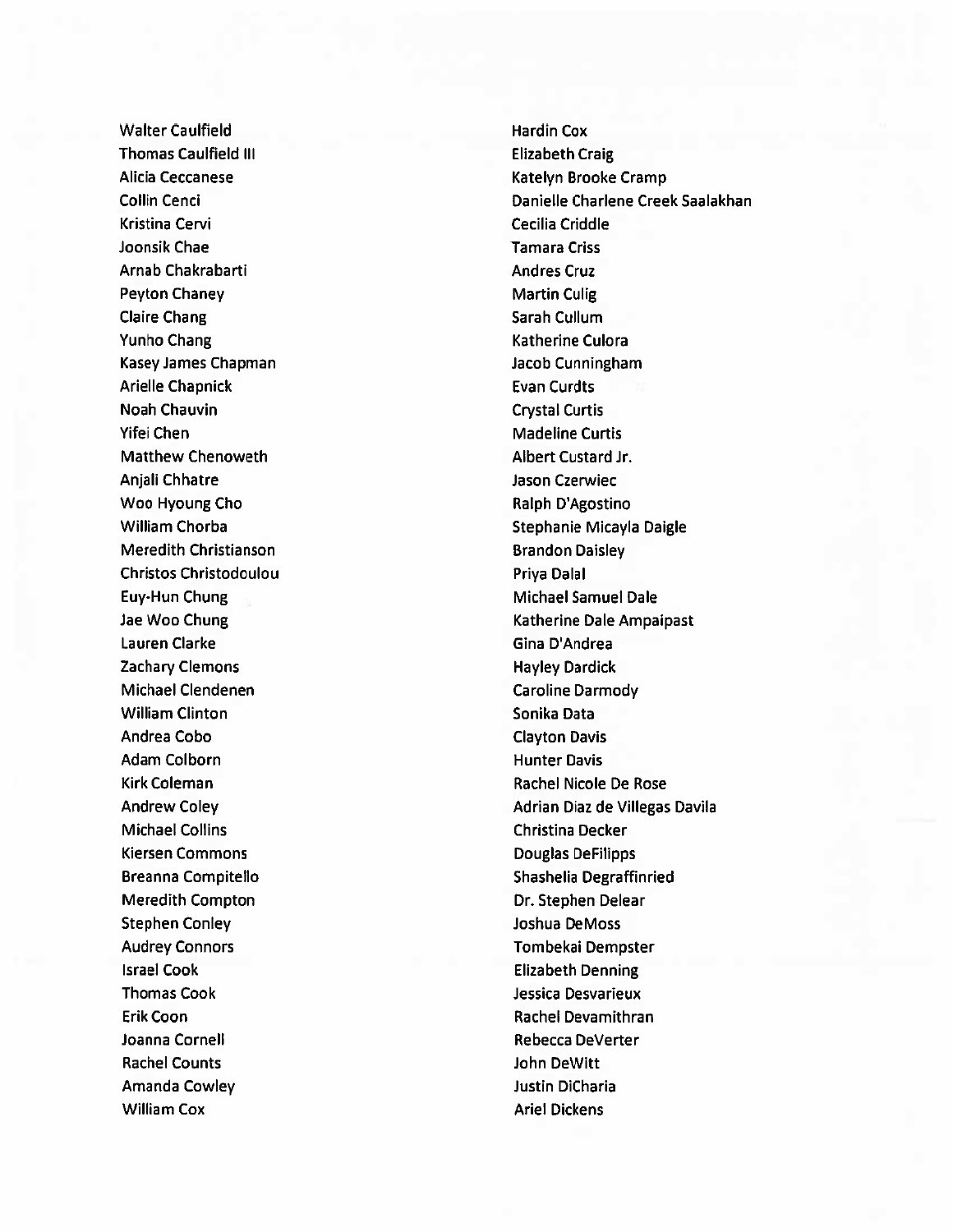Cecilia Diedrich **Kirstin Evans** Benjamin Dierker Neah Evering Colin Dilley **Zachary Falther** Steven Dirks Kayvan Farchadi Marissa Ditkowsky **Elizabeth Fassih** Phuong Anh Do **Mandana Fatemi Mandana Fatemi** Natalie Dobek Zachary Fayne Michael George Dohmann and James Feeney Noel Domi Donya Feizbakhsh Aliza Dominey **Aliza Dominey Example 2018** Ninos Donabed Victor Feraru Cassandra Doran Tosca Fischer Kyerra Dorsey **Lindsay Fisher** Kendra Doty Courtney Fisher Dexter Downs **Stephanie Fishman** Charles Dozier Nicole Fleury Kayla Drury Sabrina Escalera Flexhaug Matthew Duglin National Communication of the Media Communication of the Kelsey Flores Vanessa Duguay Juan Forero Victoria Dulaney Geanette Foster Rebecca Dulik **Elizabeth Fouhey** Antonia Dumas Christopher Fox dare Duncan Akiyah B. Francis Amy Duncan **Amy Duncan** Alexander Frank Christa-Lynne Dundas Scott Freedenberg Naimah Duporte Laurel Fresquez Andrew Durand **Christopher Frey** Peter Eckrich Andrew Friedman (Andrew Friedman) Kaitlin Eckrote Debra Friedmann Audra Edwards **Douglas Henry Frost** Matthew Eible Maya Frucht Victoria Ekeanyanwu Lydia Fuller Kelly Elder Samuel Fuller Sarah Elhindi Shema'n Fullwood Nathaniel Eliasen Gabriel Fulmore Patrick Elwell **According to the Contract Contract Contract Contract Contract Contract Contract Contract Contract Contract Contract Contract Contract Contract Contract Contract Contract Contract Contract Contract Contract** Mary Emerson Stephanie Funk Danielle Empson Martine Astier Gaetan Melis Emre **Margarita Gaitas** Margarita Gaitas Mathieu Erramuzpe **Rachel Gallagher** Rachel Gallagher Ceyla Esendemir **Angela Gao** Ani Esenyan Gustavo Marin Garcia

Nicole Endsley Nathaniel del Rosario Gajasa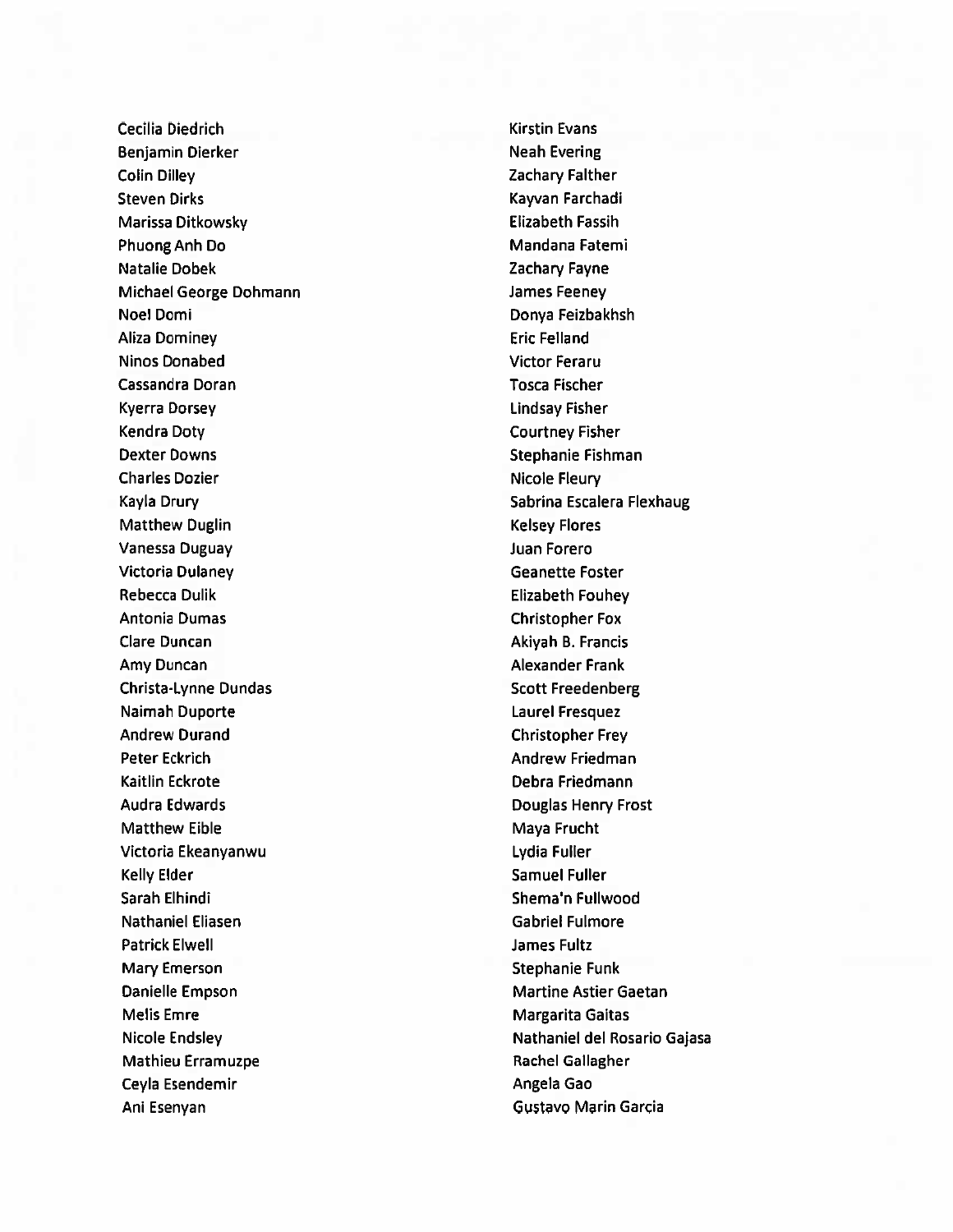Kyle Gardiner Lexa Green Graham Gardner Mitchell Green Brianna Gardner Sara Greenberg Sara Greenberg Scott Garfing **Diane Gremillion** Medha-Kameswari Gargeya Joely Grieff Jessica Garland Frederick Griffin Valentina Garzon **Makalia Griffith** Knarik Gasparyan Nathan Groth Catherine Gault **Taiyang Guo** Brenna Gautam Samuel Haack Yangyang Geng Angela Haddon Lauren Gerber **Jackson Hagen** George Gerohristodoulos Johanna Hahn Christopher Getty Sohrab Hajarian Elise Ghattas **Zeynep Haksal** Gabriella Giannini Tamara Hale Madeleine Giaquinto **Madeline Hall** Sabrinne Gibson **Heidi Hall** Natalie Gideon and a strategies of the strategies of the strategies of the strategies of the strategies of the strategies of the strategies of the strategies of the strategies of the strategies of the strategies of the str Jeffrey Gilbo John Hamilton Sarah Gilcrest William Gordon Hamilton Keema Givens Brittany Hamner Mary Goetz **Sanghyuk Han** Elana Gold **Morgan Handley** Morgan Handley Jordan Goldberg **Forrest Hane** Marlan Golden Sean Hanlon Melissa Ann Goldstein Jessica Hannah Nyamagaga Gondwe James Hannaway Victoria Gooder **Shane Hannon** Shane Hannon Nnamdia Gooding National Communication of the William Hanrahan James Gracey Vanessa Hardin Casey Graetz **Casey Graetz** Caitlin Harding Sean Grafton Scott Harman-Heath Victoria Granda **Adam Harper** Adam Harper Sarah Grant Nya Harris Natasha Gray Quiana Harris Schuyler Gray Laura Harshbarger Ashley Greaf **Rachel Hartman** Samuel Greeley Trenton Hatherill Alissa Green Laurel Hattix Illyana Green China Green China Green China Green China Green China Green China Green China Green China Green China Green China Green China Green China Green China Green China Green China Green China Green China Green Chin

Ashlande Gelin Brittany Jessica Hackett-Watson Renay Gosen Geneva Torsilieri Hardesty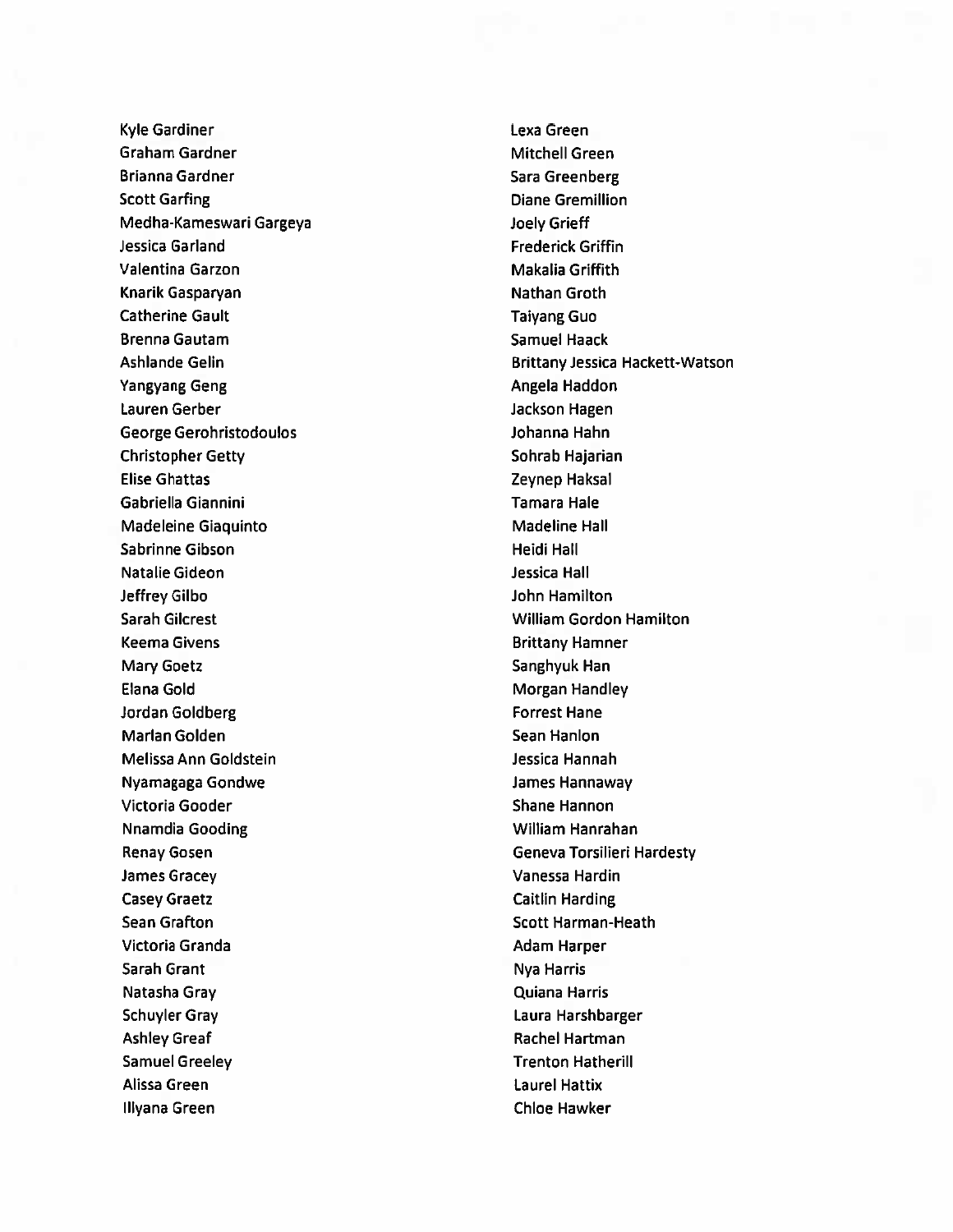Shafron Hawkins Shafron Hawkins Shafron Hawkins Shafron Huff Bret Hayes Sun Huh Andrea Hearon Julissa Hunte Christopher Hebdon Barbara Hurley Prescott Heighton Brittany Hurst Noah Heinz **Jacob Huston** Katherine Heise Molly Hutto Benjamin Helfand Gabriela Hybel Kyle Hendrix **Callie Jo Hyde** Chad Henry **Hillary Hyduke** Sea Young Heo **Patrick Hynds** Danielle Hernandez **Maurisa lacono** Maurisa lacono Jonathan Herrick Sangsik Im Darin Hetman Susan Imerman Susan Imerman Camille Justine Heyboer **Camille Justine Heyboer** James Ingram Taylor Hicks Tara Elizabeth Ippoliti Richard Hildreth Brianna Talbert Irving Nicholas Hillman Ciprian Elliu Ivanof Samuel Himel George Ivanov Amy Hmood **Taisuke Iwanami** Haley Hoff Giuseppe Izzo An Hoffman Lucia Jacangelo Katelyn Holbrook William Jackson Joseph David Hold Sarah Jackson Natalie Holland **Kristina Jacobs** Kristina Jacobs William D. Holloway **Zoe Jacoby** Tre A. Holloway **Ankit Jain** Ashle Holman **Ashle Holman** Ashwini Jaisingh Tanita Holmes Joshua Jamieson Carl Holstrom Jaeho Jang Taylor Hoogendoorn **Eun Sun Jang** Sarah O Hopkins **Rebecca Jarboe** Alanna Moran Yoonseo Jee Watson Horner **Matson Homes** James Jenkins Allison Houser **Madeline Jenks** Madeline Jenks Andrew Howard **Andrew Howard Jasmine Jennings** Lemuel Howard **Toni Jennings** Brandon Howell Spencer Jensen Kendall Howell Andrew Jensen Kalyn Hoyle Na Na Jeon Josephine Hsu Zachary Jesse Helen Huang **Raquel Jimenez** Raquel Jimenez Justin Huber **Anaek Johal** Anaek Johal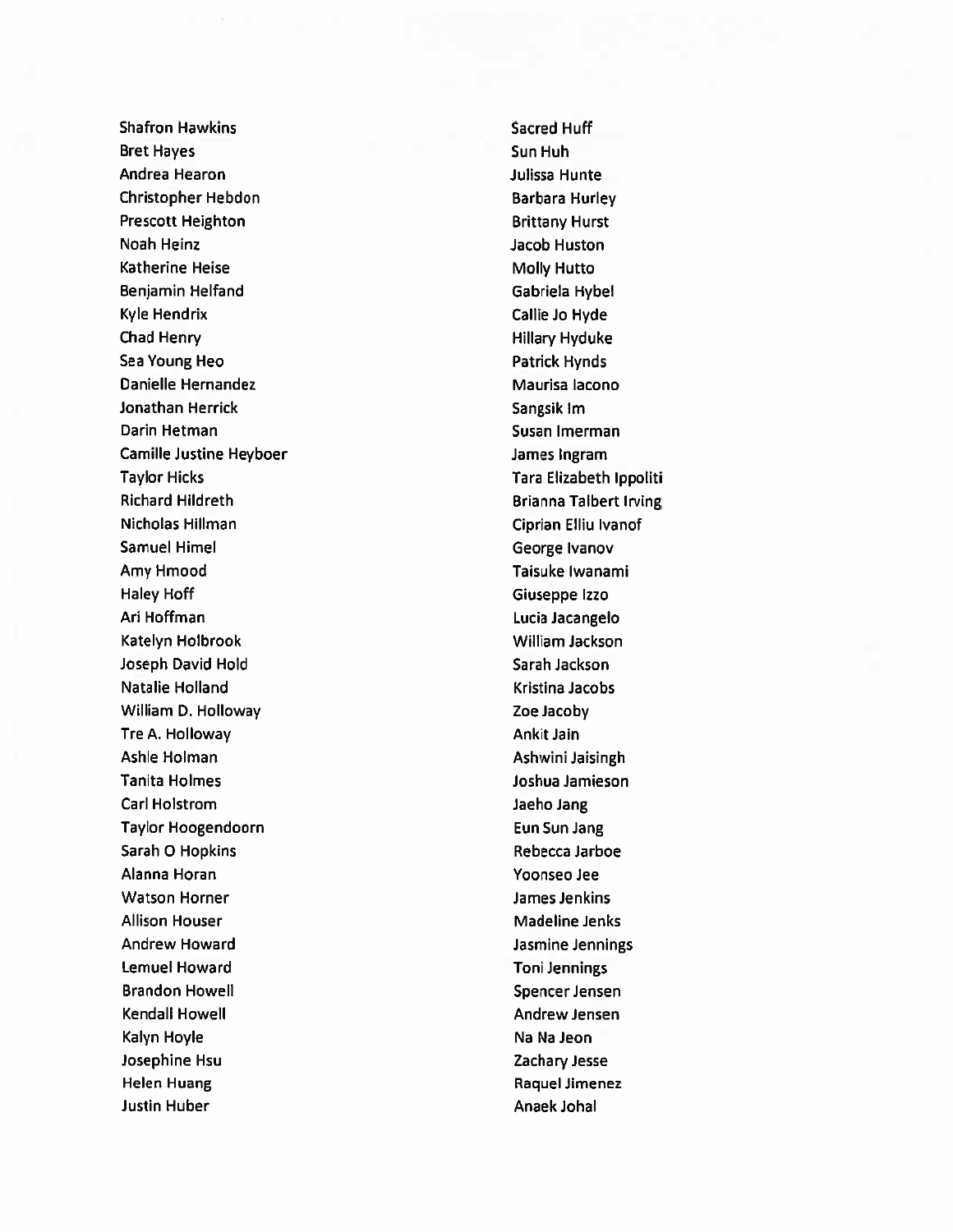Korey Johnson Daniel Kelly Hayden S. Johnson Taylor Kelly Bradford D. Johnson **Lucy Kelly** Amy Johnson Amanda Kenner Eric Johnson Kyle Kenny Krista Johnson Gerald Kerska Sarah Johnson Kalena Kettering Catherine Johnson **Mitchell Khader** Mitchell Khader Benjamin Johnson **Zohal Khan** Cody Johnson **Afaq Khan** Brian K. Johnson **Fahad Khan** Zachary Johnston **National Community Community** Usman Khan Christina Jones **Shermila Kher** Rachael Jones **Genevieve Khuong** Daisy Joo Christa Kidd Dorothy Joseph Julie Kidder Keighle Joyce Naya Kidibu Jacqueline Juhn Ran Cho Kim Olaide Junaid **Hyung Kim** Yongbum Jung **Dullee Kim** Dullee Kim Salim Kaddoura **Jin-Ri Kim** Quinn Kahsay Maria Kim Alyssa Kaiser Elias Kim Nicholas Kahn Young Wook Kim Alissa Kalinowski YungJoon Kim Maya Kalman Barbra Kim Ekaterina Kamenetsky **Acristal Kimber Acristal Aerin Kim** Dong Hyub Kang Sang Hyeop Kim Jay Kaplan Sejong Kim Eric Karian Nicholas Kimbrell Sandra Karpinsky Nataliya Kindiya Kindiya Kindiya Kindiya Kindiya Kindiya Kindiya Kindiya Kindiya Kindiya Kindi Samuel Karson Mary Kirsch Mary Kirsch Eric Kashdan Alexander Kish Karim Kebaish Katrina Kleck Alexandra Keck Tracey Klees Jessica Kelley Xenia Kler Sarah Kelley **Ryan Klimczak** Ryan Klimczak Romae Kelly **Monical Accord Roman** Monika Klinkman Jeremy Kelly Jenjira Knernschield Stephanie Kelly James Knight

Rachel Johns Christopher Kelly Quentin Karpilow **Atid Benjamin Kimelman** Hannah Kaufman Rachael Emily Klarman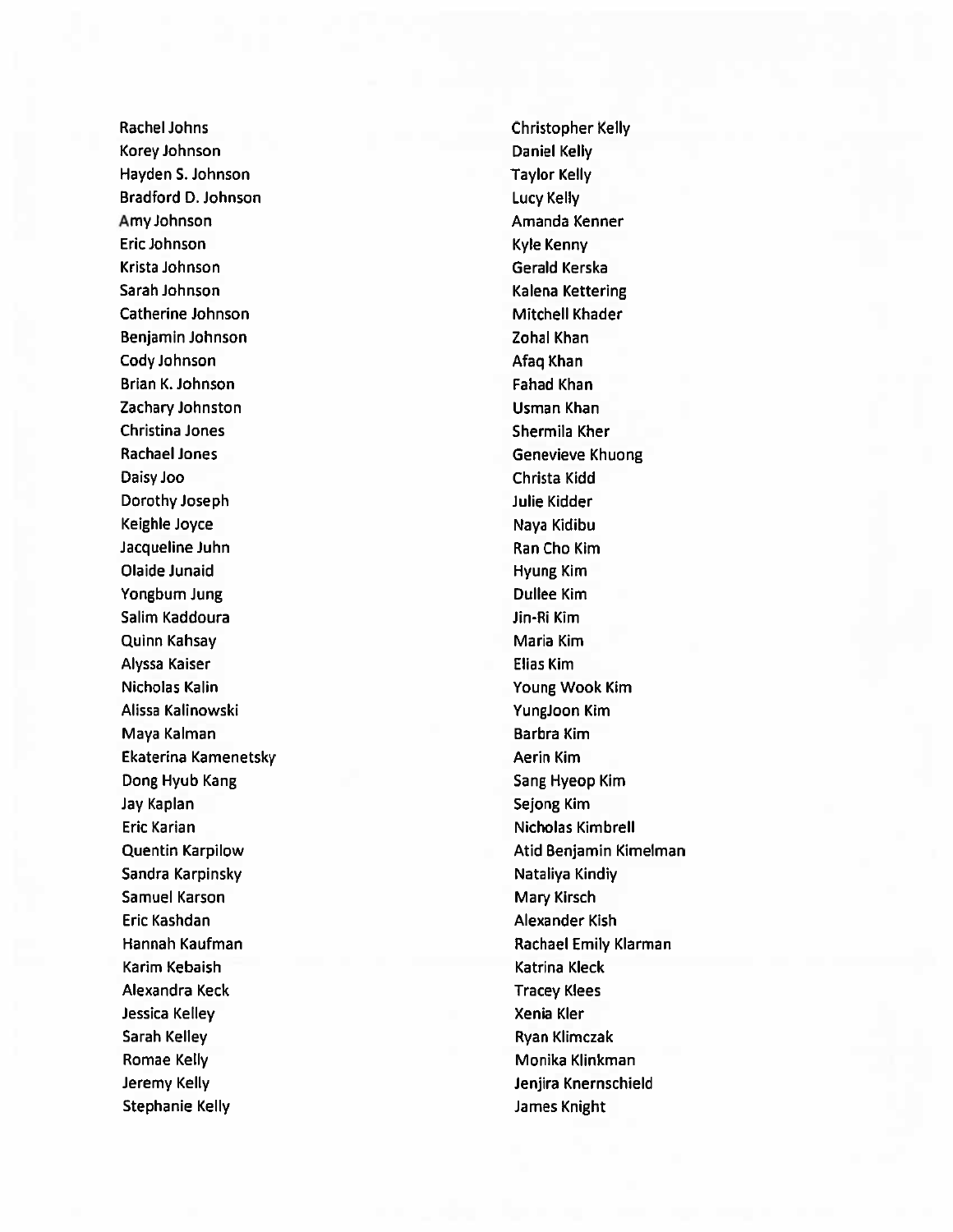Rebecca Knight Sydney Lee Courtney Knippen Katherine Lee Lauren Knizner Management der Anti-John Knoblett **Zoe Lensing** Inhea Ko Amaris Leon Oliver Koppany Jacob Leon Benjamin Kramer **Blosmeli** Leon-Depass Charlotte Kress Jose Rey Antonio Lesaca Heather Kryzak John Leslie Chelsea Krzaczek **Andrew Levey Andrew Levey** Tyler Kubik Alexander Levin Benjamin Kurland Daniel Levine **Jeong In Kwon** Trey Levy Alfredo De La Cruz **Michael Lewandowski** Thomas E. La Voy **Andrea Lewis Andrea Lewis** Monique-Agnes Ladeji **Allison Lewis** Allison Lewis James Lagasse **Alexander Lewis** Xiaopeng Lai Xinyuan Li Mollie Laird Yingzhi Li Nur Lalji **Annika Lichtenbaum** Taylor Lamb **Patrick Lichtenstein** Christina Lamoureux Justin Linder Ariel Landa-Seiersen Rebecca Lindhorst Andrew Lane **Emily Lipka** Derek Langdon Nicholas Loch Caroline Lannon Liliane Rebecca Long Angelica Lao **Rebecca Loomis Rebecca Loomis** Elliott LaParne Maxwell Loos Angeline Larrivee Jorge Bonilla Lopez Erin Lasenby **Amy Lopez Amy Lopez Amy Lopez** Angelica Lasley **Regina Loureiro** Regina Loureiro Kristina Lauria Veronica Love Gabriel Lazarus **Marissa Loya** Marissa Loya Jennifer Lee William Lucas Alvin Lee Zane Lucow Bothwell Lee Michael Ludwig Jino Lee Tais Ludwig Myoung Su Lee Mariana Viera Lugo Rebecca Mulvina Lee Chun Man Luk Junsuk Lee Grant Lukas Yejun Lee Charles Lyons Susannah Lee Tess Macapinlac

Emily Lamm Alexander Lichtenstein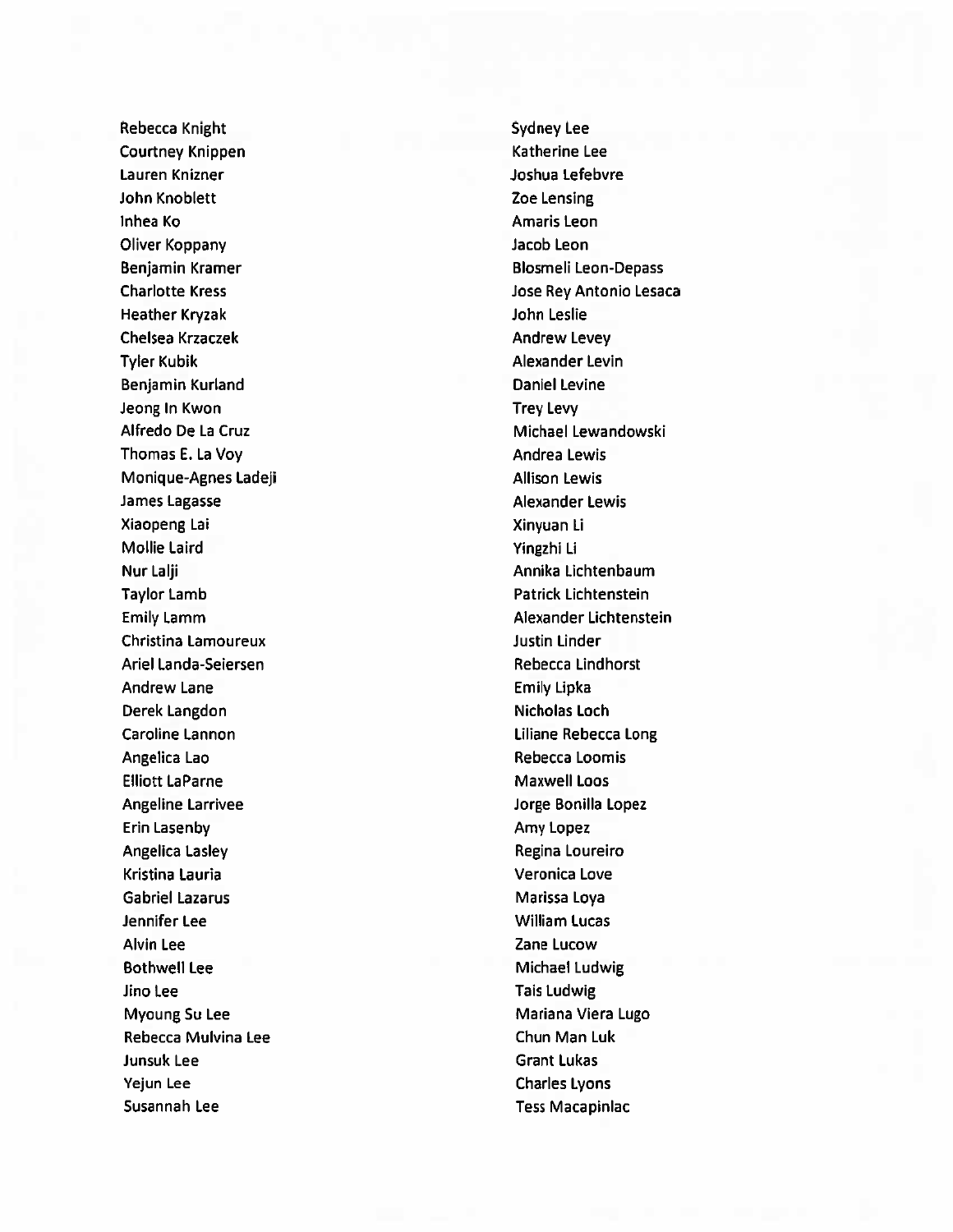Laura Macherelli **National Access of the Caucasian Access** Paul Mayer Stephanie MacInnes **Alexandra Mays** Benjamin MacKenzie **Ryan McAnally** Christopher Macomber Christopher Macomber Catherine McCarthy Jose Madrid **Kelly McCarthy** Gabriella Mahan Jenna McCarthy Sarah Mahmood Brian McCarty Signa Mahung Caitlin McClay Dillon Mahurin James McClure Rebecca Maietta **Mary McCullough** Derek Maka Elizabeth McDonough Nicholas Malin **Nicholas Material Community** Saunders McElroy Jessica Helen Maloney Megan McFeeley Jennifer Katherine Malow Timothy McGarry John Maniscalco **Kasey McGee** Christopher Marchese Spencer McGinty Sebastian Marotta **Brian McGrail** Patrick Maroun **Data and American Contract America** James McIver Tamara Castro Marquez **Katherine McKerall** Kathryn Marshall **Ayanna McKinnon** Kirisha Marshall **Brendan McLaughlin** Alessandra Marsico **Michael McLaughlin** Nicolas Martell **Nicolas Martell** Samuel McLelland Audrey Martin John McMillan Robert Martin **Nationally Robert Martin** Annual McNally **James McNally** Crystal Martin **Mallory Meaney** Mallory Meaney Rhya Martin **Brian Medich** Rebeca Martinez Cody Meixner Montana Martinez Marina Mekheil Alexis Martinez **Alexis Martinez Zenia Memon** Olivia Martzahn Anna Menzel Sean Mason **Jessie Michelin** Aishwarya Masrani Todd Mihill Clayton Masterman Mary Mary Mikhaeel Tyler Masters Stephen Milak Allison Mateo Jordanne Miller Maria Cecilia Mateo Lindsey Miller Nastashia Matos **Ryan Miller** Robert Matsick Matsick McKenzie Miller Lauren Mattioni William Miller Hisham El Mawan Miranda Millerick Savannah Rose Maxwell **Christine Milne** 

Melissa Mason Anthony James Middlebrooks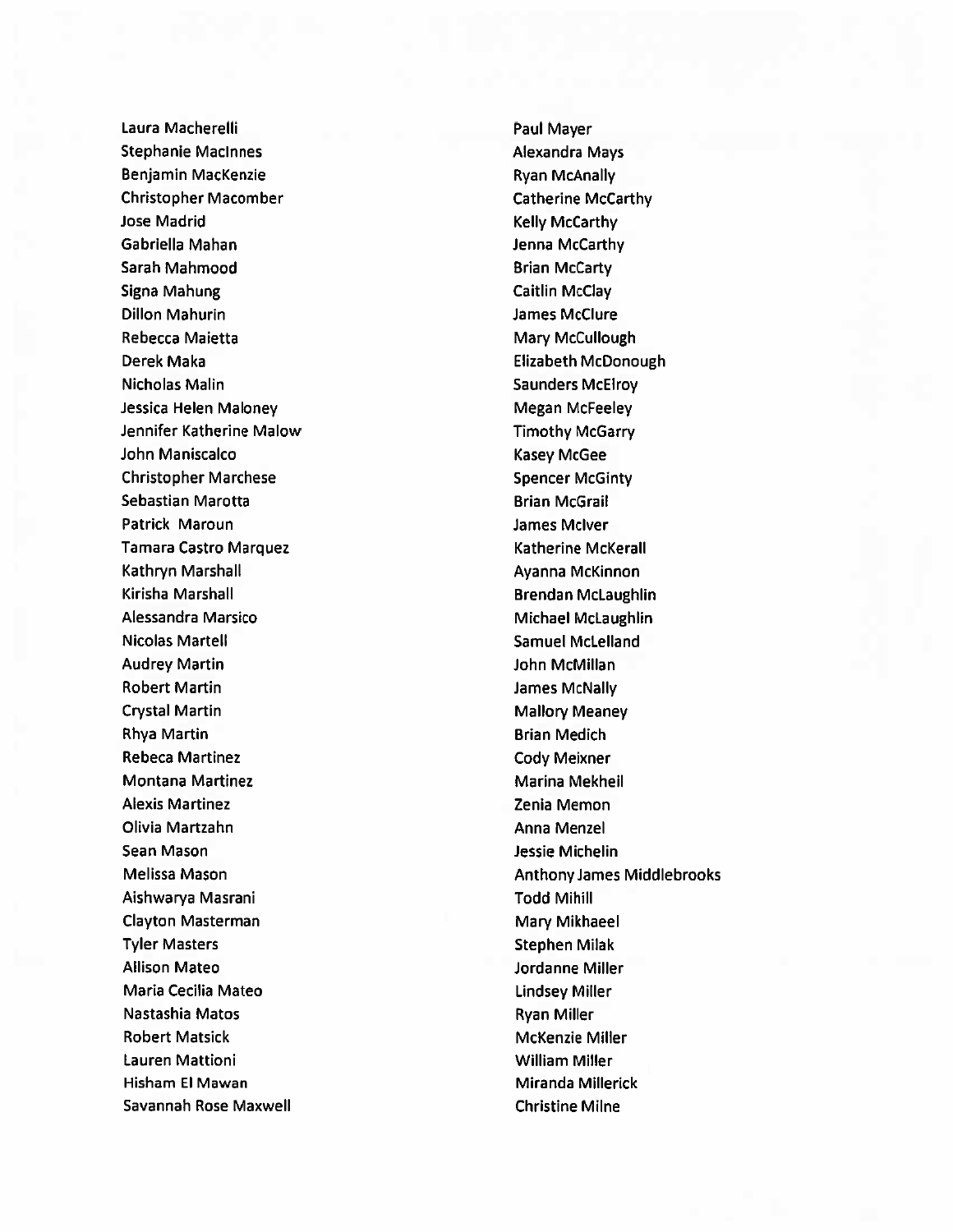Alexander Minore **Danielle Neal** Michael Mischke Toccara Nelson Joseph Misher **Ryan Nelson** Ryan Nelson Kathleen Miskovsky **Keith Nemeth** Tanisha Mitchell Zachary Ness Jalyn Mitchell Molly Newell Julius Mitchell Christa Nicols Blaine Moffatt **Shera Niemirowski** Faranak Mohsenikolour Joseph Nunn Thomas Molineaux Jennifer Nwachukwu Michael Monaghan Joshua Obszanski Jesse Montemurro **Amelia Occhino** Payne Montgomery Nicole O'Donnell Quiana Montgomery **Oluwabusayo Odubayo** Priyanka Mookim and Jihae Oh Dongil Moon **Fleur Oke** Malika Moore **Osamu Okuyama** Brian Moore **Manual Accord Contract Contract Contract Contract Contract Contract Contract Contract Contract Contract Contract Contract Contract Contract Contract Contract Contract Contract Contract Contract Contract Contra** Joseph Moran David Olave Charles Moreland **Amanda Oliveira** Maria Moreno **Melina Oliverio** Melina Oliverio Patrick Morris **Molly Oltmann** Zachary Morrison and The Local Company of Local Annual Company of Local Annual Company of Local Annual Company of Local Annual Company of Local Annual Company of Local Annual Company of Local Annual Company of Local Annual Rachelle Mortimer National Communication of Milliam Omorogieva Benton Morton **Emily Orleans** Nicollette Moser **Emma O'Rourke-Friel** Jada Moss **Makenna Osborn** Makenna Osborn Isa Herrera Moya **Mobolanle Osinubi** Eren Munir James Osyf Ryan Munnelly **Emily Ousley** Emma Murchison **Kennedy Pabon** Kennedy Pabon Laura Muse **National According Contract Contract Contract Contract Contract Contract Contract Contract Contract Contract Contract Contract Contract Contract Contract Contract Contract Contract Contract Contract Contract Co** Allison Muth **Logan Page** Joseph Myles Nazaneen Pahlevani Dylan Naegele Eric Pait Kara Naseef **Ryan Palermo** Hajra Nashin Sin L. Palm Theodore Nastase Caelyn Palmer Maria Natera **Divij Pandya** Francisco Diaz Naveira Carl Papa Carl Papa Blake Neal Steven Pappas Terrence Neal **Ian Paquette** 

Adeel Mohammadi Mariana Ferreira Nunes do Amaral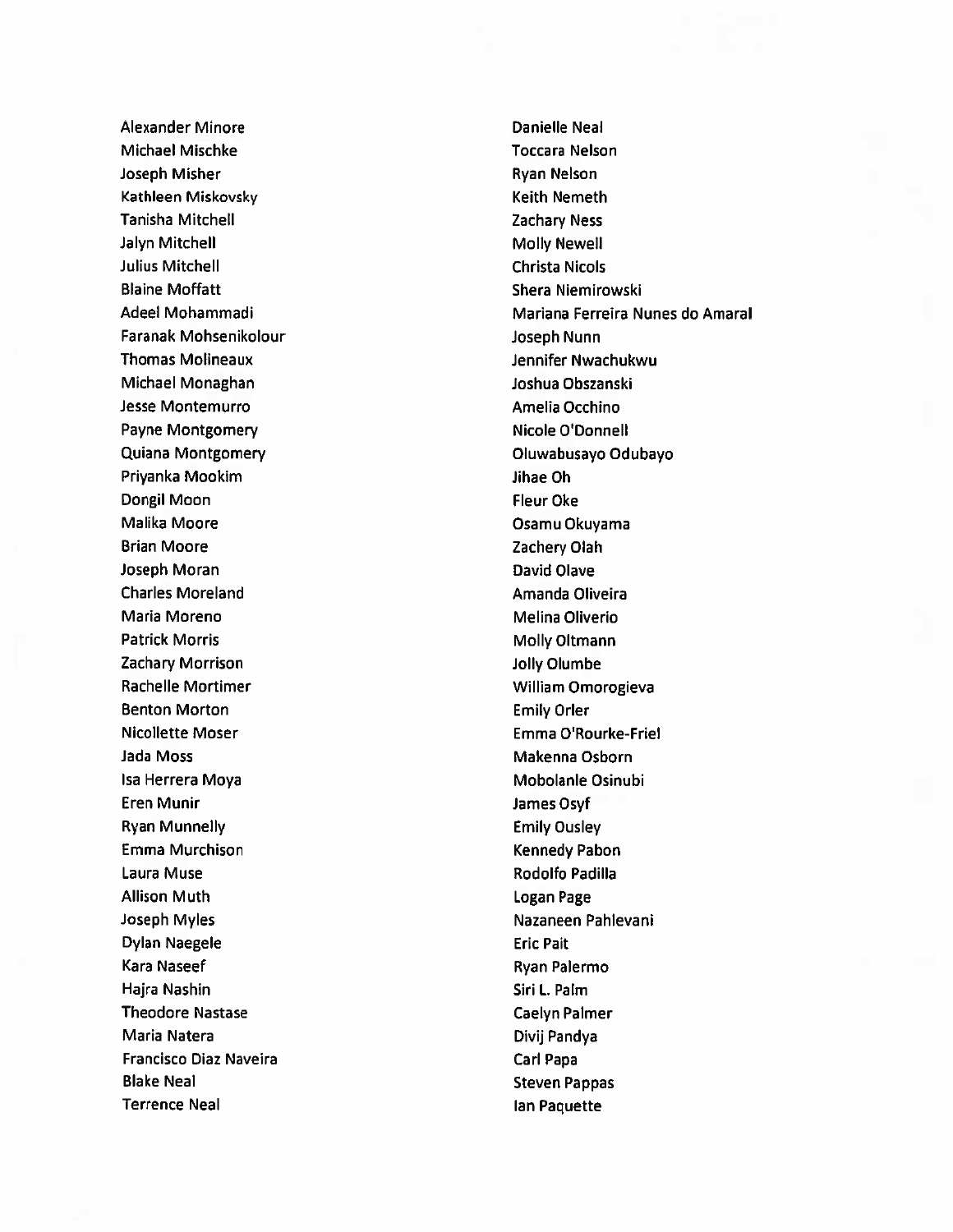Elizabeth Parisi **Stephen Prince** Jee Hyun Park Joseph Ptomey Young Park Kaitlin Puccio Tabitha Parker **Amanda Purcell** Lauren Parker Michael Purcell Akash Patel National Communication of the William Purdy lmaan Patel Jason Pyzel Anthony Patrone **Katerina Qesari** Cameron Peek **Extra Cameron Peek** Erin Quick Timothy Pellegrino **Kaylie Raber** Kaylie Raber Benjamin Pence Sarah Racicot Ky'Eisha Penn Zachary Radabaugh Matthew Pereira **Alicia Raft** Julio Pereyra Jarred Ramo Vinecia Perkins **Richard Ramos** Richard Ramos Gabriel Perlman Kara Ramsey Andres Perotti Annum Rashedi Nicholas Perry **Nicole Ratelle** Gabrielle Peters **Charles Rathburn** Charles Rathburn Alyssa Peterson Mohammed Rathur Kimberly Peterson **Raksha Ravikumar** Raksha Ravikumar Garrett Lee Peterson **Alyssa Ray** Laura Petrasky **Kelcey Raymond** Alexander Petros and a state of the Brianne Reese Kelley Pettus **Cody Reeves** Anna Pezhman Kieran Reilly Victor Pham Nathaniel Reisinger Tyler Phelps Lauren Renaud Michael Pierce **Kate Rheaume** Kate Rheaume Nafissa Pio **Maleeha Riaz** Justin Pipes **Anthony Ricci Anthony Ricci Anthony Ricci** Michael Piri **Michael Pin Raymond Richards** Elizabeth Platt **Shannon Riggins** Andrew Poliakoff **Katelyn Ringrose** Katelyn Ringrose Scot Pollins Natalie Ritchie Jeremy Posner Spencer Ritchie William Powell **Delissa Rivers** Sundardas Powers-Adler Trina Rizzo Lela Prichett **Callie Robins** Callie Robins

Rebecca Paradis **Samantha Primeaux** Samantha Primeaux Rachel Park Caleb Joseph Provin Frey Hannah Peck Rosalia Quam-Wickham Danielle Phillips Marie Ysabelle Hope Reyes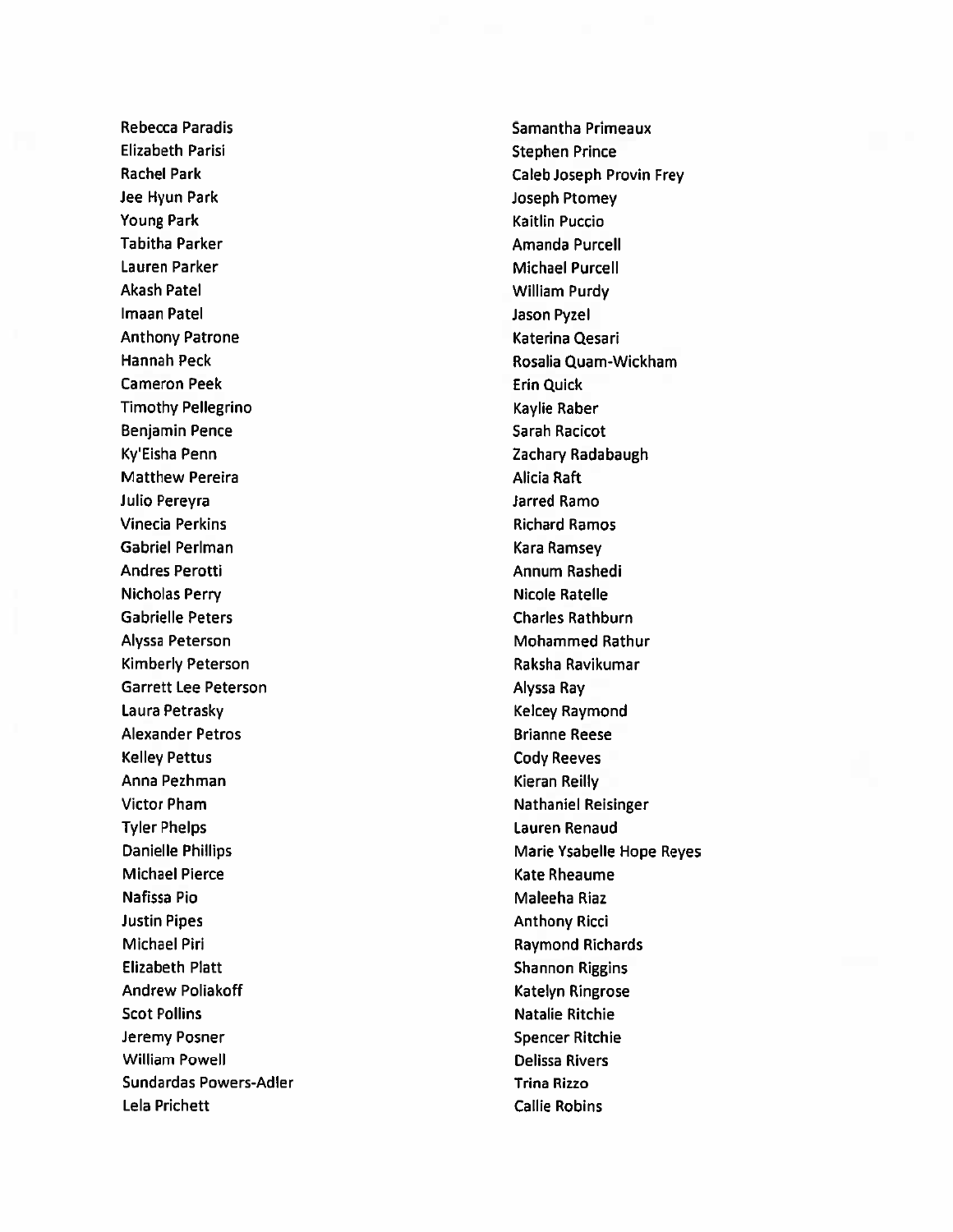Sare Rodriguez Negheen Sanjar Siarra Rogers **Rafael Santiago** Rafael Santiago Austin Rogers **Eyad Saqr** Shane Rogers Shane Sean Sarcu Daniele San Roman Kimya Sarmadi Christopher Romero **Danielle Sartain** Aaron Roper **Elena Satten-Lopez** Jaime Rosenberg Veronica Sauceda Benjamin Dixon Rosenblum Brianna Schacter Michael Rosenthal Nichael Rosenthal Kristen Scherb Ashlee Rossler **Ashlee Rossler** Jianna Schiavo-Campo Gina Rossman Barry Schintler Jacob Roth Trevor Schmitt Joseph Roth Michael Schmitz Jacob Rothenberg **Kyle Schultz** Kyle Schultz Darby Rourick **Rachel Schuman** Clotilde Le Roy Jared Schwalb Travis Royer Charlotte Schwartz Labeat Rrahmani **Alexandra Schwartzman** Joseph Ruckert **Dana Schwarz** Taber Rueter Michael Sebring Aaron Ruffin **Randall Seeger** Anthony Ruiz **Anthony Ruiz Robin Seegers** Jennifer Ruiz National Seeman National Seeman Regan Rundio **Australia Seibert** and Tulia Seibert Rupa Russe Charles Seidell Kirsten Ryan Marissa Serafino Misty Ryan **Anna Sergeeva** Meaghan Ryan Samantha Sergent Erik Rynko Samuel Settle Muskaw Safi **Muskaw San Lynne Samantha Severe** Pamela Safirstein **Andrew Seward** Hiva Sajjadi Catherine Courtney Shade Alaa Salaheldin Feyisola Shadiya Alaina Salusti Shannon Shaffer Amanda Salz Sanya Shahrasbi Sarah Samaha Nina Shallal Juan Sanchez **Aliza Shatzman** Giovanni Sanchez Mary Shawley Jorge Sanchez Michael Sheehan John Spencer Sanders Sarah Shepson Hendricks Valenzuela Sandoval Anna Sheridan Thomas Sandstrom **Ridhi Shetty**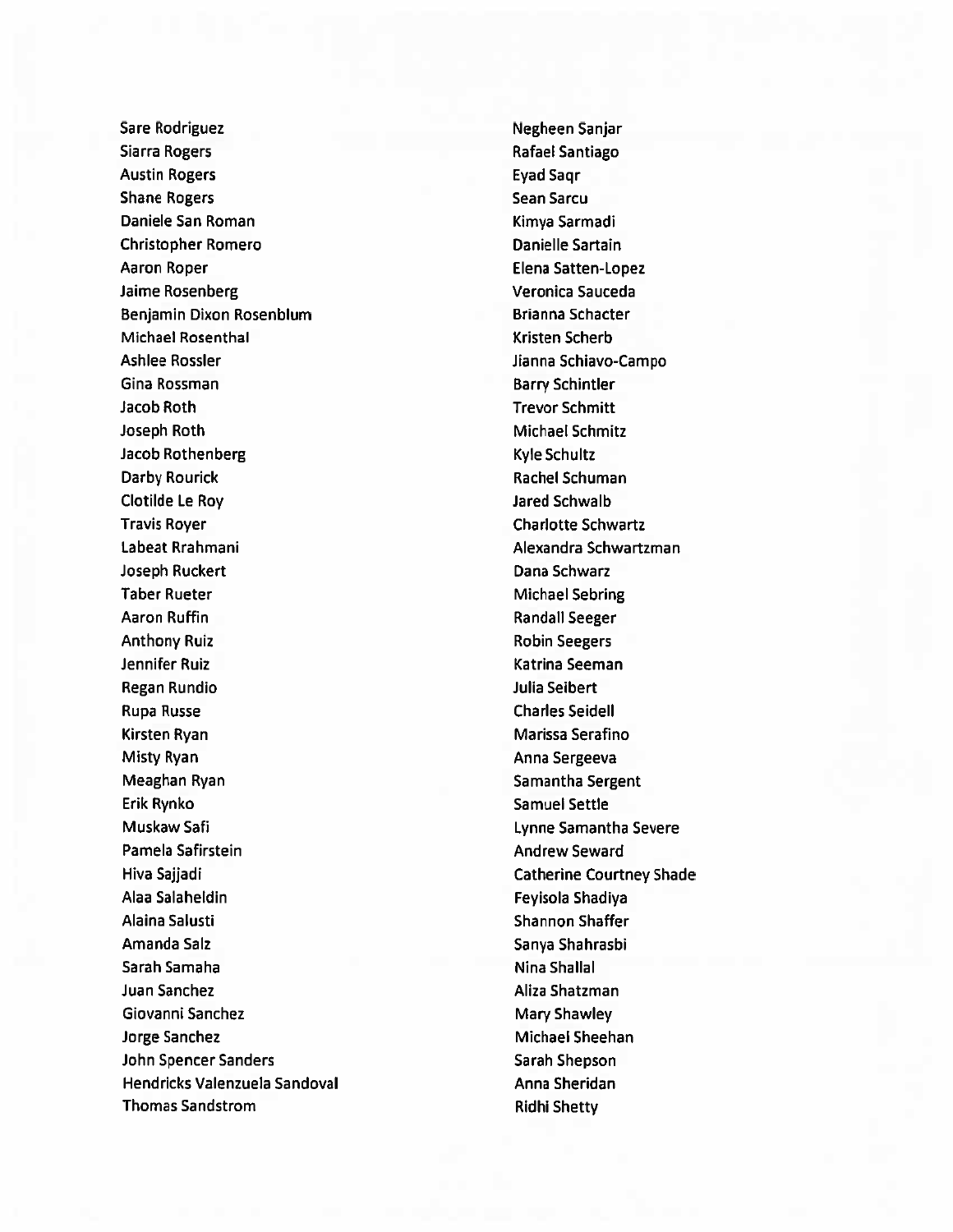Starlin Shi Starlin Shi Se Ra Song Kristen Shibley Theodore Sotland **ii** Won Shin Dominique Sparks Julie Shin **Halli Spraggins Halli Spraggins** Chaeeun Shin **Ryan Tyler Spraker** Boris Shkuta Sahel Sra Karin Shmulevich Caitlin St. Amour Alexa Rae Shockey **Paul St. Clair** Benjamin Shoemaker **Rachel Steber** Rachel Steber Kelsey Shroyer **Michael Stechschulte** Michael Stechschulte Ryan Shymansky Kelsey Stein Anna Siddiqui Jasmine Stein Julia Siegenberg Melissa Ilana Stein Sarah Silberman Stefanie Steinberg Lauren Sillman Lauren Stimpert Joshua Silver Jade Stocks Jesse Silvernail Cassandra Stokes **Brittany Simmons Justin Stone be Simon Boyd Stough Stough Stough Stough Stough Stough Stough Stough Stough Stough Stough Stough Stough Stough Stough Stough Stough Stough Stough Stough Stough Stough Stough Stough Stough Stough Stough Stough Stough Stou** Joseph Sims **Amanda Strayer** Amanda Strayer Nicole Skibicki **Taylor Stuart** Matthew Slovin **Ryan Sullivan** Danielle Smart Tara Summerville Madeline Smedley and The Sun John Sun Jessica Smiley **Eden Sung** Jasmine Smith November 2008 and the United States of the Kyle Svendsen Sydney Smith **Kelsey Sweeney** Diamante Smith and The Smith Julia Sweeney Marina Smith Tamer Maged Tadros Christine Smith **Reenan Tages** Reenan Tages Whitney Smith Omair Taher Gordon Snow Grant Tanenbaum Cassandra Snyder Golare Dabiri Tanha Nikole Snyder Si Qi Tao Christopher Soares **Robert Tapparo** Danielle Sochaczevski **Paul Taske** Sanghyun Sohn Lori Taubman Maura Sokol Julie Tavares Suzanna Sone **Katherine Taylor** Katherine Taylor

Sang Woo Shim **Frederick Michael Southard Frederick Michael Southard** Elizabeth Slover **Rachel Selene Sullivan** Callan Smith **Hannah Sydnor-Greenberg Colleen Smythe College Accord College Accord Smythe Jacob Michael Talcott**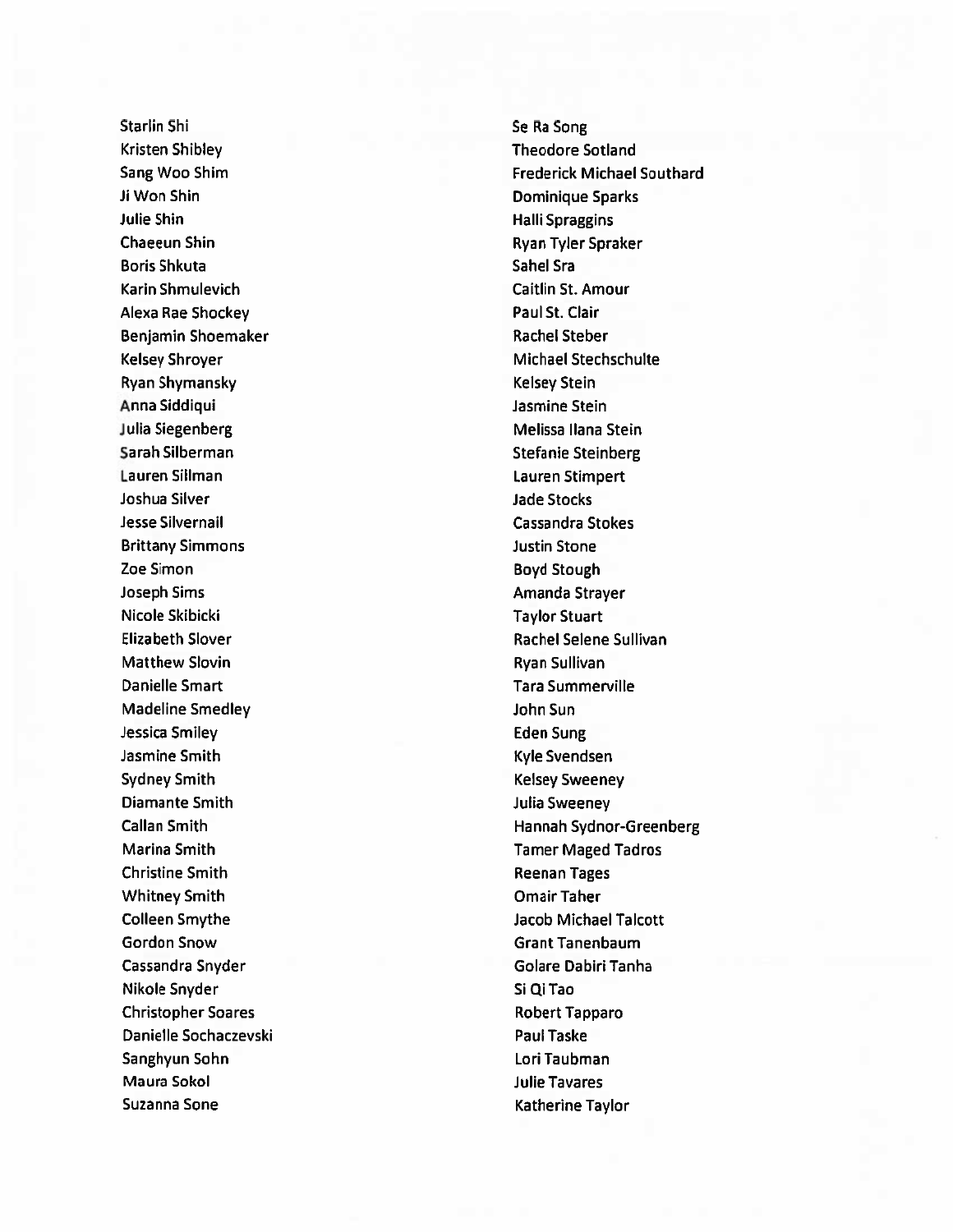Thomas Taylor Thomas Taylor Sergey Vdovin Ariana Taylor Christopher James Ventura Shelby Telle **David Villagrana** Susan Templeton **Emily Villano** Carina Tenaglia Samuel Vincent Maxwell Terhar Daniel Vinnik Kaylan Thacker **Kaylan Thacker** Kate Vlach Megan Thomas Christine Vlasic Katherine Powers Thomas Matthew Vlasich Edward Thomas III and Baili Lynn Volluz Brianna Thompson Julia Wahi Edward Thorn **Lyndsey Wajert** Molly Thornton **Kelly Waldo** Ethan Tillman Corey Walker Ryder Tobin Hannah Walker Juan Ruiz Toro **Angela Walker** Ms. Carleigh Torres-Gavin Adam Wall Brandon Tower **Pierrea Wallace** Ryan Traeger National School and Taylar Walz Larisa Traub Jiarui Wang Alex Treiger **Alex** Treiger Alexander Wang Kaiwon Tresvant Yangjun Wang Jacqueline Triggs Jarrett Ward Brittany Triggs **Amber Ward Amber Ward** Cory Trio **Robyn Warner** Robyn Warner Sara Trouillot **Tamikiyo Watters** Frank Trujillo Nicole Waxman Justin Tsang John Webster Rachel Tucker Madeline Weisblatt Victoria Tuhovak **Garrett Welch** Jacob Patrick Tully **Darcy Whelan** William Turner **Hayley White** Brendan Tyler Cameron Whitford Anthony Ufkin **Cole Wilhelmi** Cole Wilhelmi Elizabeth Ulan Samuel Wilkins Kalpesh Upadhye Jecoliah Williams Millicent Usoro Taylor Williams Neeraj Utreja Honor Williams Brett Vail John Walker Williams Alyssa Vallar **Alyssa Vallar** Ashley Williams Ashley Williams Adam Vance Julia Willis Jansen VanderMeulen ander Daniel Wiltshire William Vazquez **Gregory Winter**